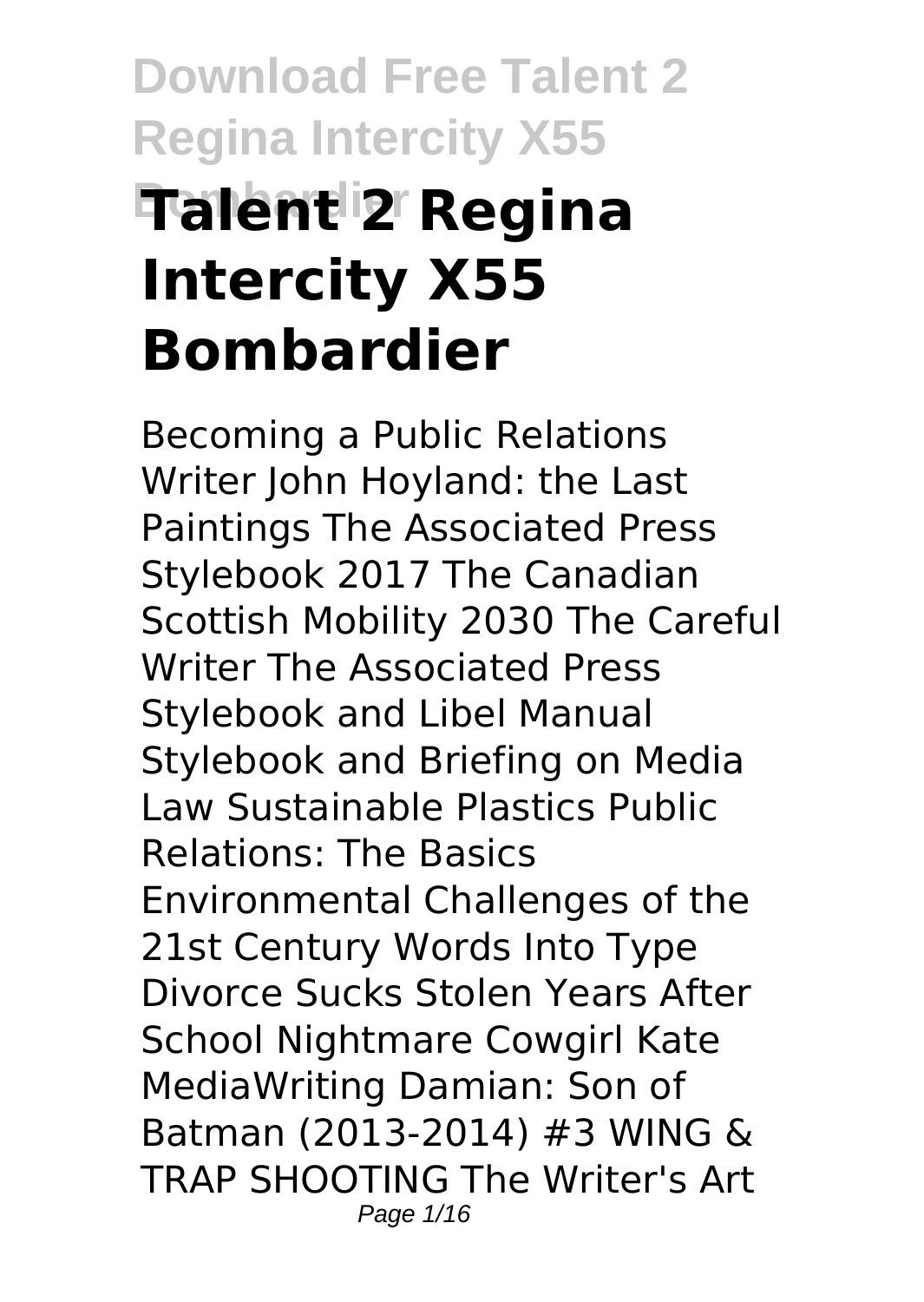#### **Download Free Talent 2 Regina Intercity X55 Bombardier**

NS Omroep Tuffie Vos Op de NSwerkplaats: Van spooktrein tot splinternieuwe intercity | Achter gesloten deuren | NU.nl **Train Driver's POV Den Haag - Schiphol - Zwolle VIRM 2017 Treinen door Nederland in 2018** Virm richting Maastricht HIGH SPEED TRAIN - FIRST CLASS | Swedish SJ3000 to Stockholm **Book name reveal and reading.** *Chinese govt. crackdowns on illegal publications and other Foreign Affairs-Lisa Daftari(Contributor)* Latent variable interactions in AMOS using double-mean centered product indicators Diversity in Picture Books: Why Does it Matter? Dylan Alcott slams US Open over cancelled wheelchair Page 2/16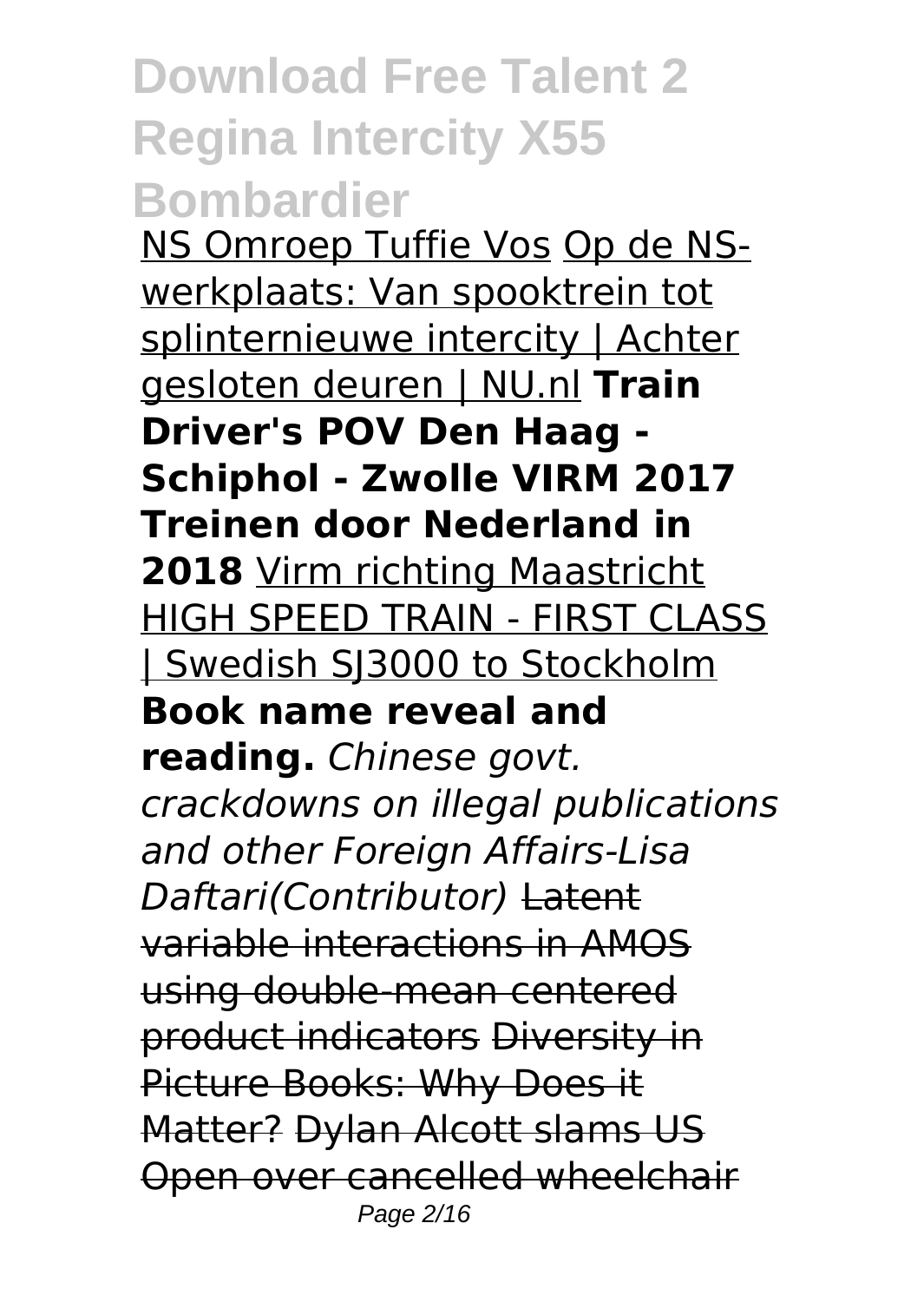**Eennis tournament | 9 News** Australia NS Nederland Treinen op station Eindhoven *Schiphol Omroep Geluid* **Papa heeft een MEGA KOPLOPER van de NS gekocht voor zijn LGB TREINBAAN. Terug na diefstal? #1007** Train Driver's POV Rotterdam - Amsterdam SLT 2017

Train Driver's POV Sgm 2111: The OLDEST DUTCH TRAIN in Regular Service 2016**Trains at Speed The Netherlands Treinen in Amsterdam Centraal 2014 - Dagje door Nederland NS Treintypes: Onderscheid en Naamgeving** Treinen en (Snel-) Trams in Den Haag Centraal - 3 januari 2015 **Treinen door Nederland in 2016** Treinen door de Tijd (1989) De eerste inzet van Page 3/16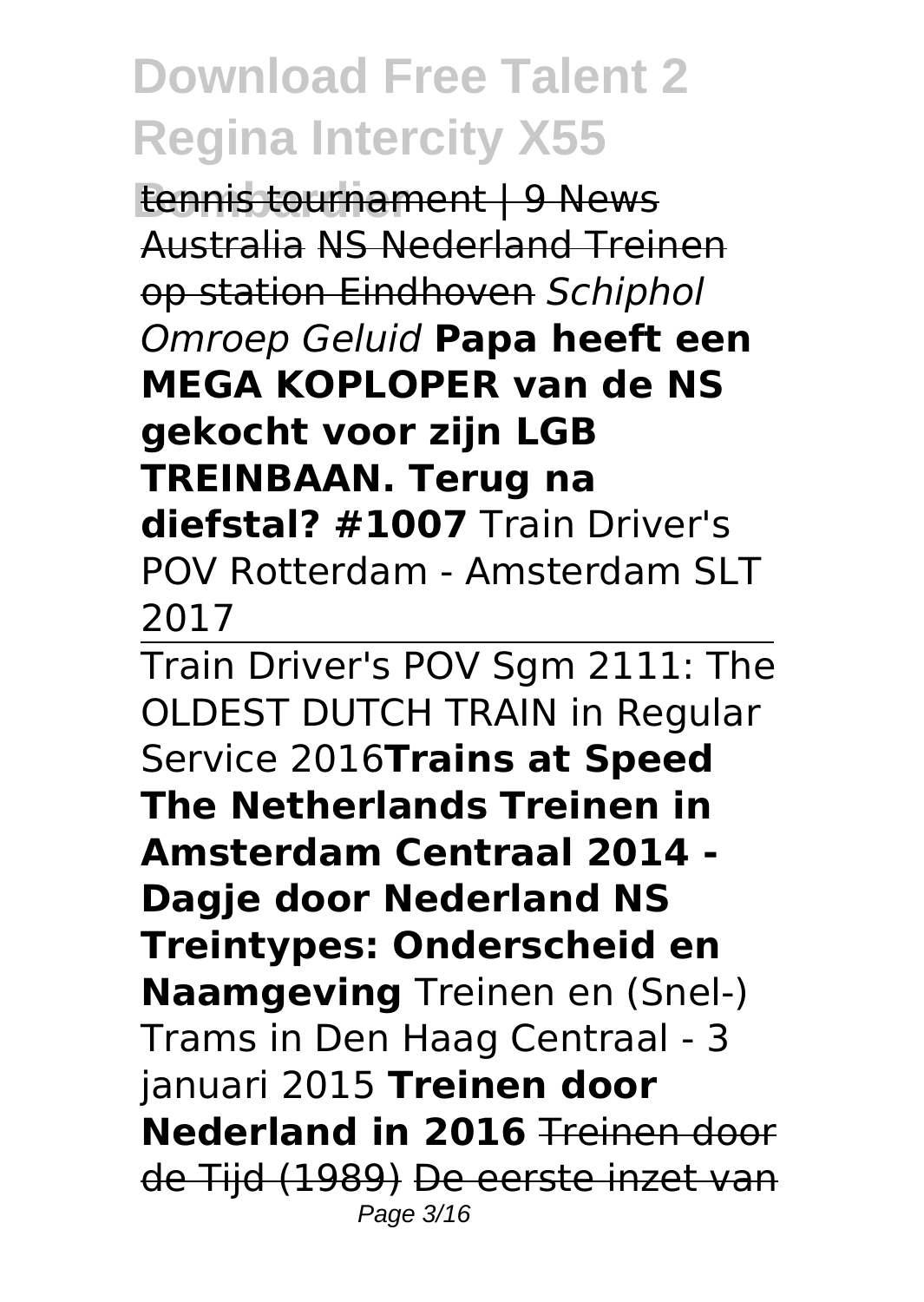**BNG treinen tussen Zwolle \u0026** Groningen! Australia's Dylan Alcott is furious US Open organisers have scrapped wheelchair tennis | ABC News *Presentatie van de VIRM4 bij Bombardier in Aken. NS VIRM (8721) als extra IC te station Landgraaf* treinen op HSL2 **US Open Wheelchair Tennis – Brit Player Preview** The Exponential Form

Treinen in Nederland 2017 (mega treinen compilatie van treinen in Nederland en andere landen) Talent 2 Regina Intercity X55 2 REGINA Intercity X55 – Environmental Product Declaration 3 The REGINA Intercity X55 train is designed in Västerås, Sweden to withstand the harsh conditions in Page 4/16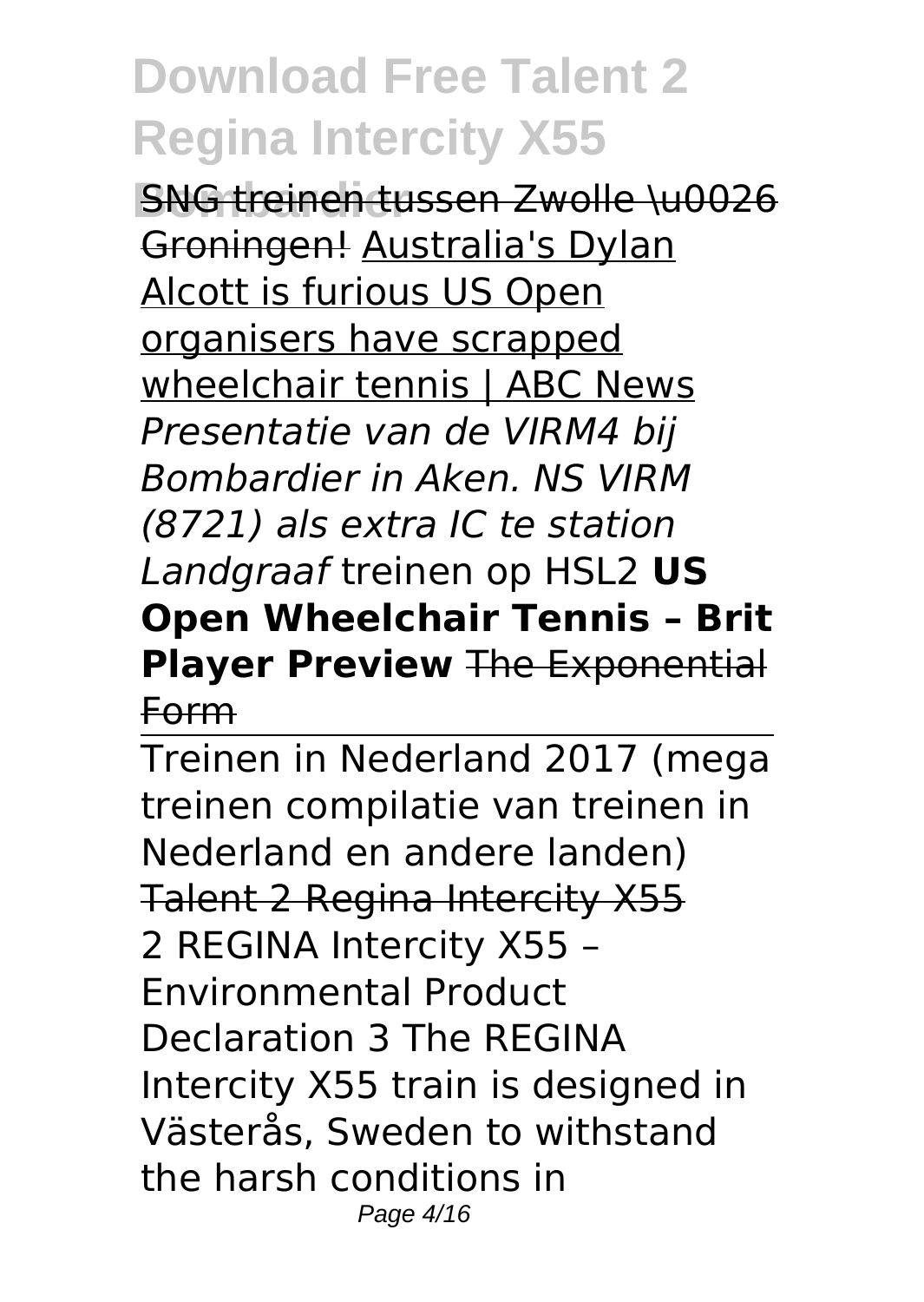**Bcandinavia. The consequent** reliability reduces the environmental impact of maintenance and service throughout the REGINA Intercity X55 train life cycle.

TALENT 2 REGINA Intercity X55 - Bombardier Inc.

The Regina is a Swedish model of electric multiple unit passenger train, manufactured by Bombardier Transportation (formerly Adtranz).It is used by the national passenger railway SJ along with numerous regional and private operators, in variants designated X50, X51, X52, X53, X54 and X55, and in two-, three-, and four-carriage models.The Regina units are short trains built for local and ...

Page 5/16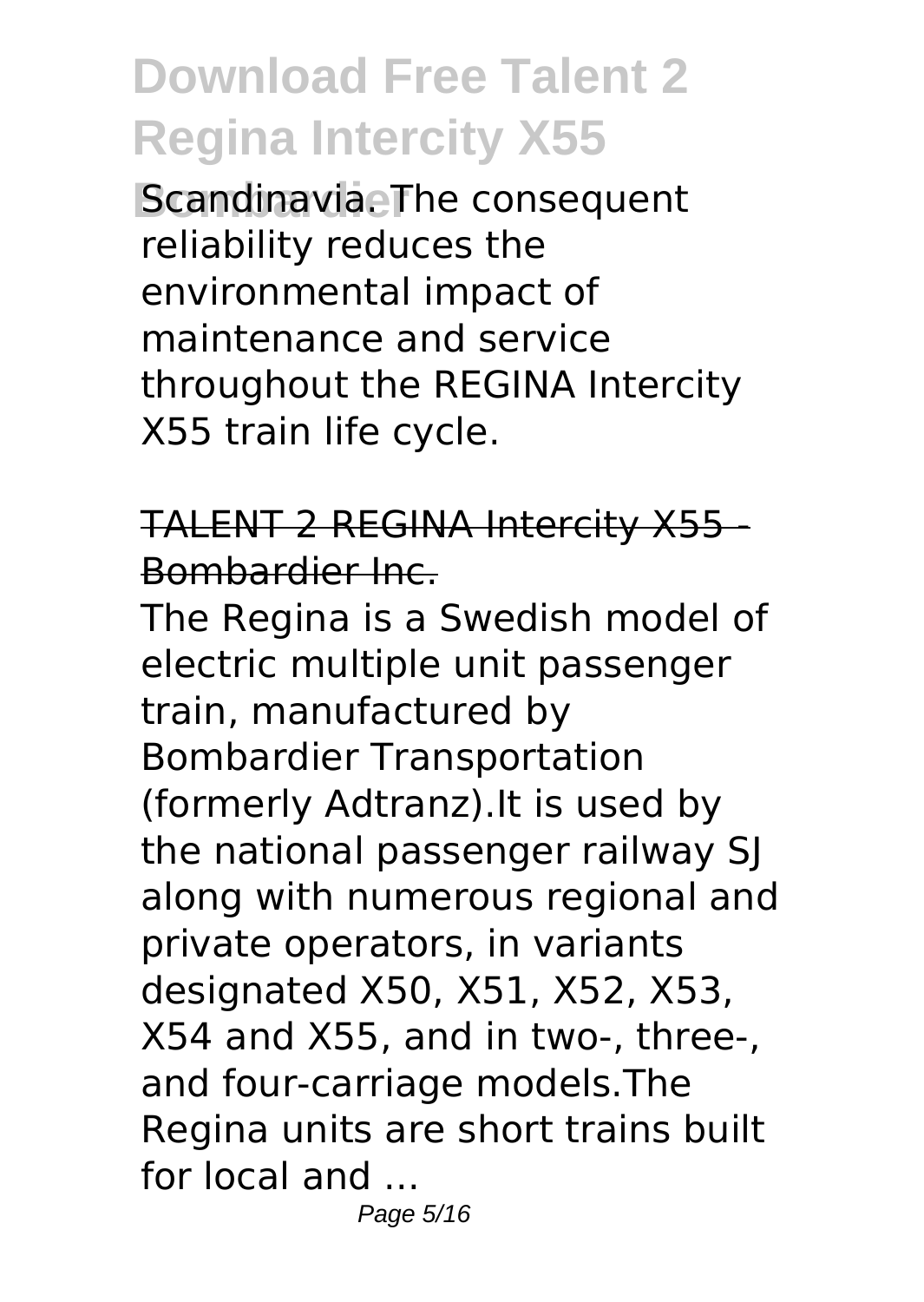#### **Download Free Talent 2 Regina Intercity X55 Bombardier**

Bombardier Regina - Wikipedia talent 2 regina intercity x55 bombardier It will not bow to many times as we tell before. Talent 2 Regina Intercity X55 Bombardier The BOMBARDIER REGINA Intercity X55 is SJs new intercity train in Sweden, SJ 3000. It is designed in Västerås, Sweden, to withstand the hash conditions in Scandinavia and will be the new green flagship for SJ. The train features a high recoverability and

Talent 2 Regina Intercity X55 Bombardier - old.dawnclinic.org The BOMBARDIER REGINA Intercity X55 is SJs new intercity train in Sweden, SJ 3000. It is designed in Västerås, Sweden, to Page 6/16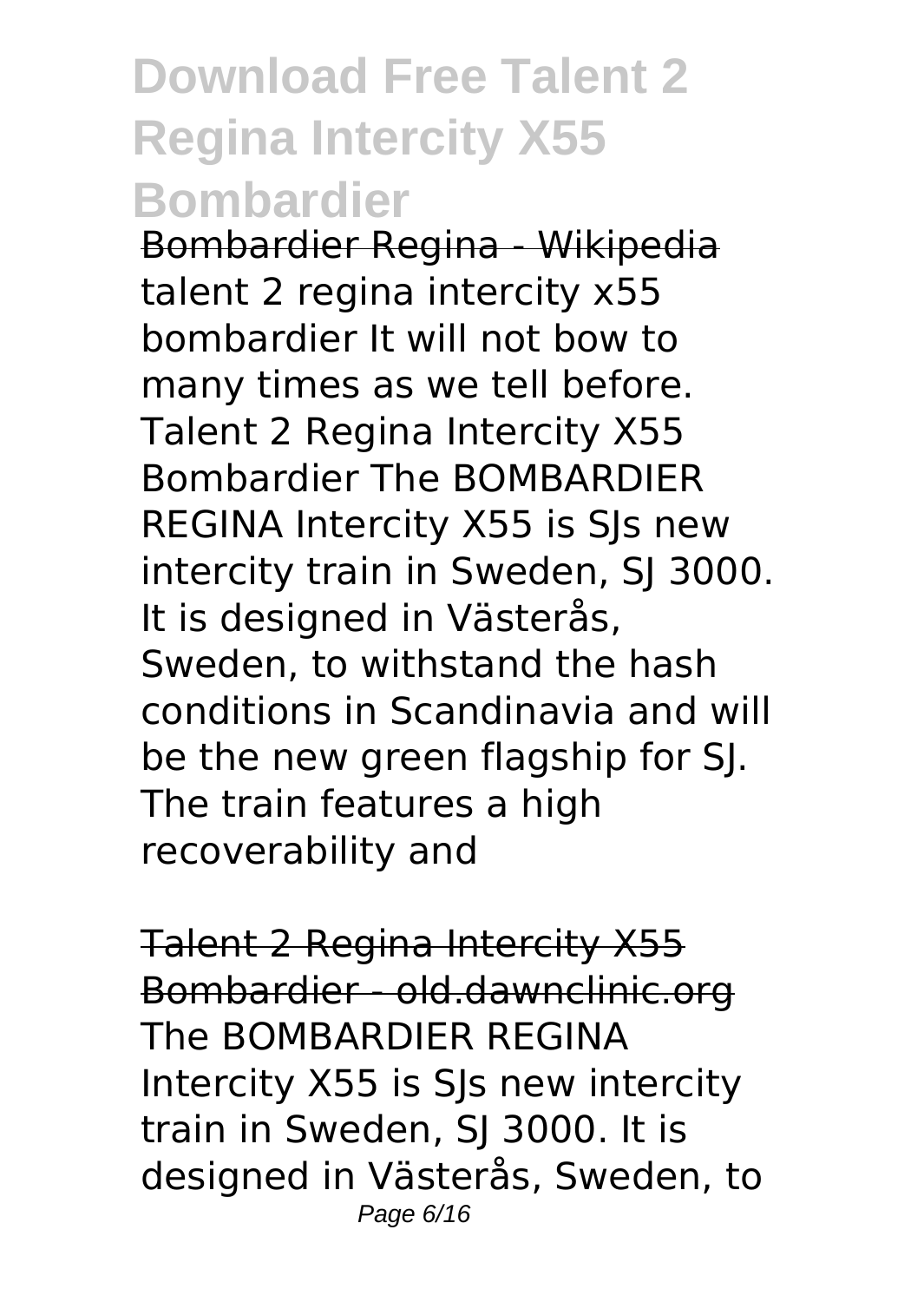**Withstand the hash conditions in** Scandinavia and will be the new green flagship for SJ. The train features a high recoverability and recyclability rate, high energy efficiency and low standstill and pass-by noise levels.

Regina InterCity X55 Train - The International EPD® System The Regina is a Swedish model of electric multiple unit passenger train, manufactured by Bombardier Transportation (formerly ADtranz).It is used by the national passenger railway SJ along with numerous regional and private operators, in variants designated X50, X51, X52, X53, X54 and X55, and in two-, three-, and four carriage models.The Regina is wider than other Page 7/16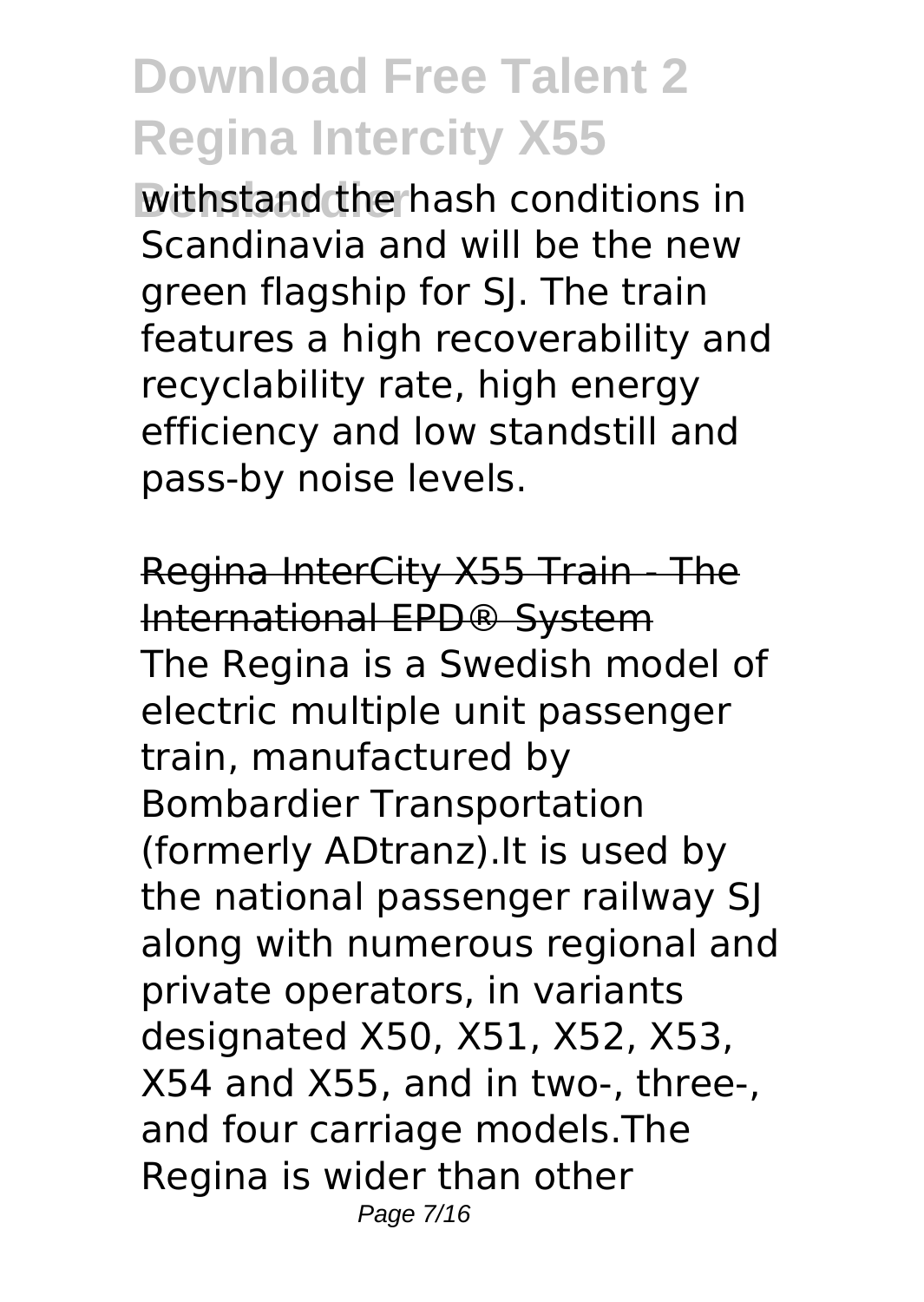**Bwedish trains: at 3,450 mm ...** 

#### Regina (train)

The REGINA X55 intercity train features high recoverability and recyclability rates, high energy efficiency and low standstill and rolling noise levels. Overall environmental impact throughout the train's lifecycle is inherently low with SJ sourcing the operational electricity supply exclusively from renewable energy resources.

Bombardier hands over EPD for its REGINA X55 intercity ... EPD-REGINA Intercity X55 (PDF, 914 KB) EPD-TALENT 2 (PDF 875 KB) EPD-FLEXITY Valencia (PDF 1.57 MB) EPD-INNOVIA-300 (PDF 811 KB) EPD-OMNEO-R2N (PDF Page 8/16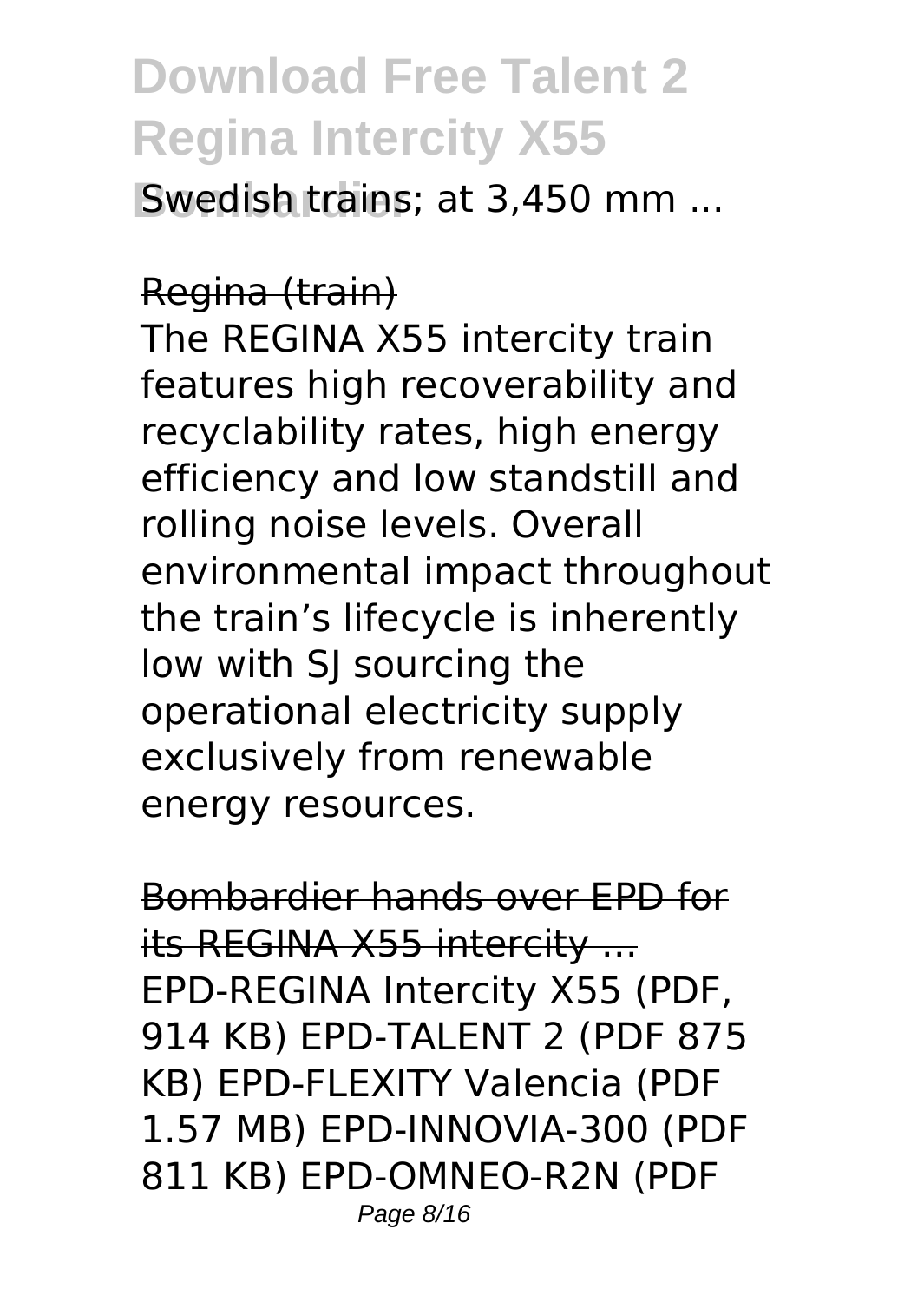**Bombardier** 2.42 MB) EPD-AZUR (PDF 3.76 MB) Environmental Product Declarations (EPD) EPD-Global 7500 (PDF, 2.27 MB) Links. Code of ethics and business conduct;

Publications and Resources | Bombardier Swedish State Railways fast train Regina X55 passing Knivsta station, between Stockholm and Uppsala 7 July 2014.

SJ X55 trains at Knivsta Sweden Regina är en typ av eldrivet motorvagnståg tillverkat av Bombardier.Produktionen startade år 2000 i Sverige. Sedan 2005 tillverkas det inte längre i Sverige utan i Tyskland. Tåget finns i olika varianter med littera X50, X51, X52, X53, X54 och X55 Page 9/16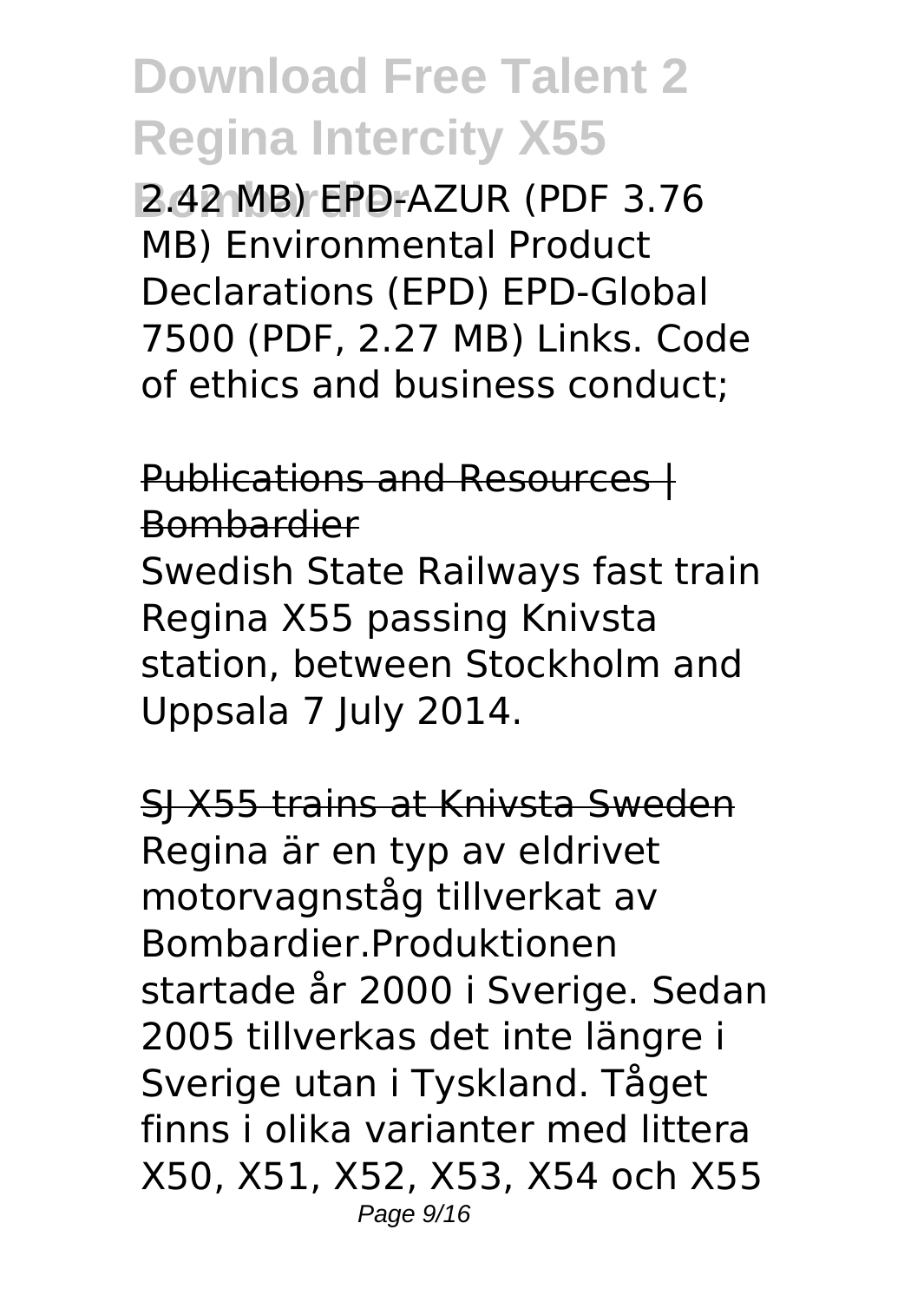**(SJ 3000). Regina utvecklades** ursprungligen för regionaltågstrafik, men de används också som lokaltåg och sedan 2012 med X55 som fjärrtåg.

Bombardier Regina – Wikipedia The BOMBARDIER REGINA Intercity X55 is SJs new intercity train in Sweden, SJ 3000. It is designed in Västerås, Sweden, to withstand the hash conditions in Scandinavia and will be the new green flagship for SJ. The train features a high recoverability and recyclability rate, high energy efficiency and low standstill and pass-by noise levels.

EPD Search - The International EPD® System Page 10/16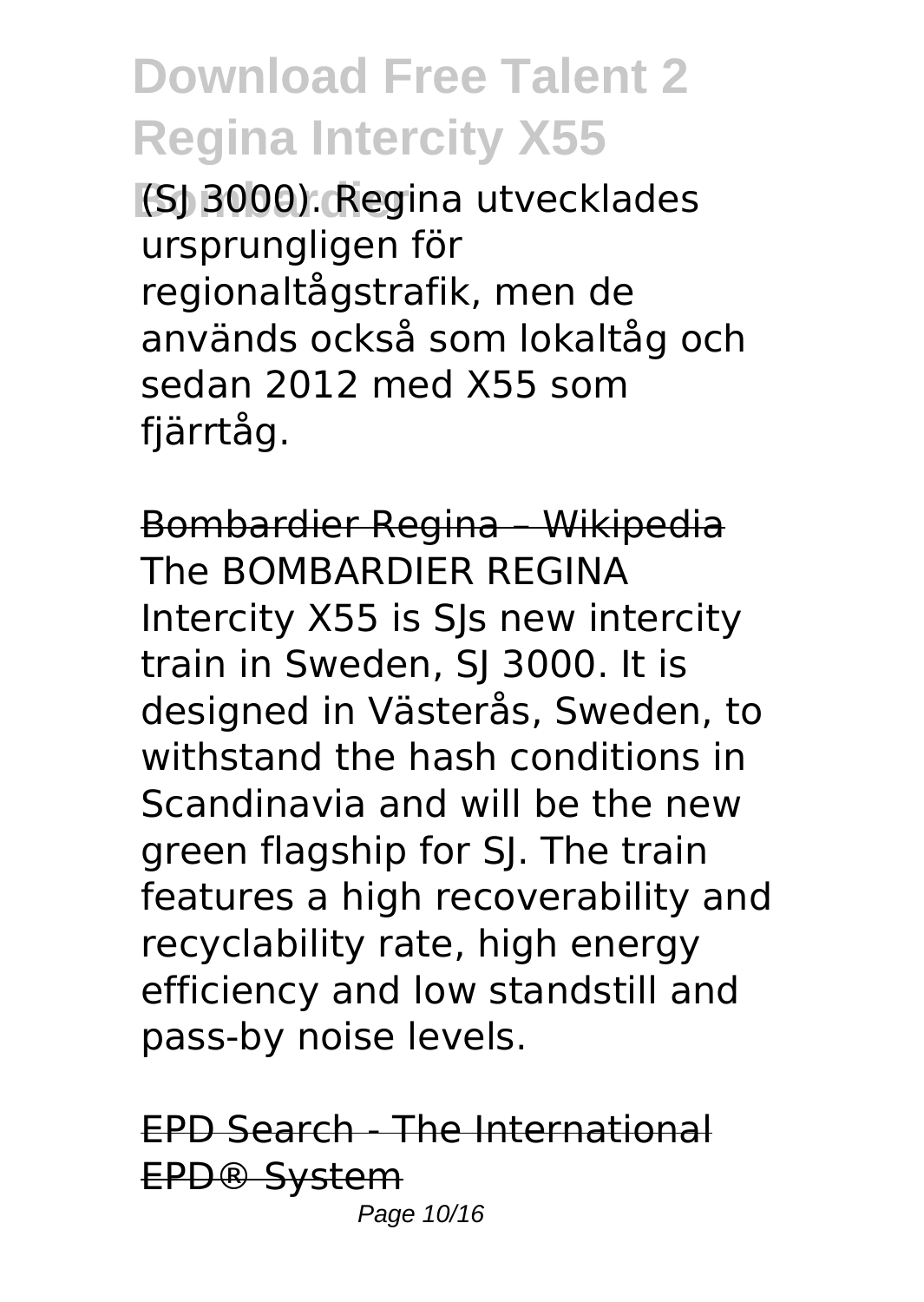**Wbwmbh, talent 2 regina intercity** x55 bombardier, teaching transparency answers chapter 18, test disc essentiel gratuit en 25 questions le, test bank for operations management 11th edition by stevenson, textbook of modern biology, targum onkelos to genesis aramaic bible vol 9, symmetry

Sap Production Planning End User Manual Reginannnnnn (旧アドトランツ)が製造したスウェーデンの電車である。  $X50$   $X51$  ...

Regina (HHHH) - Wikipedia Vagnguide Motorvagn X40 Jarnvag Net Vagnguide Motorvagn X55 Jarnvag Net Recension 1 A Klass Med Sj Intercity Page 11/16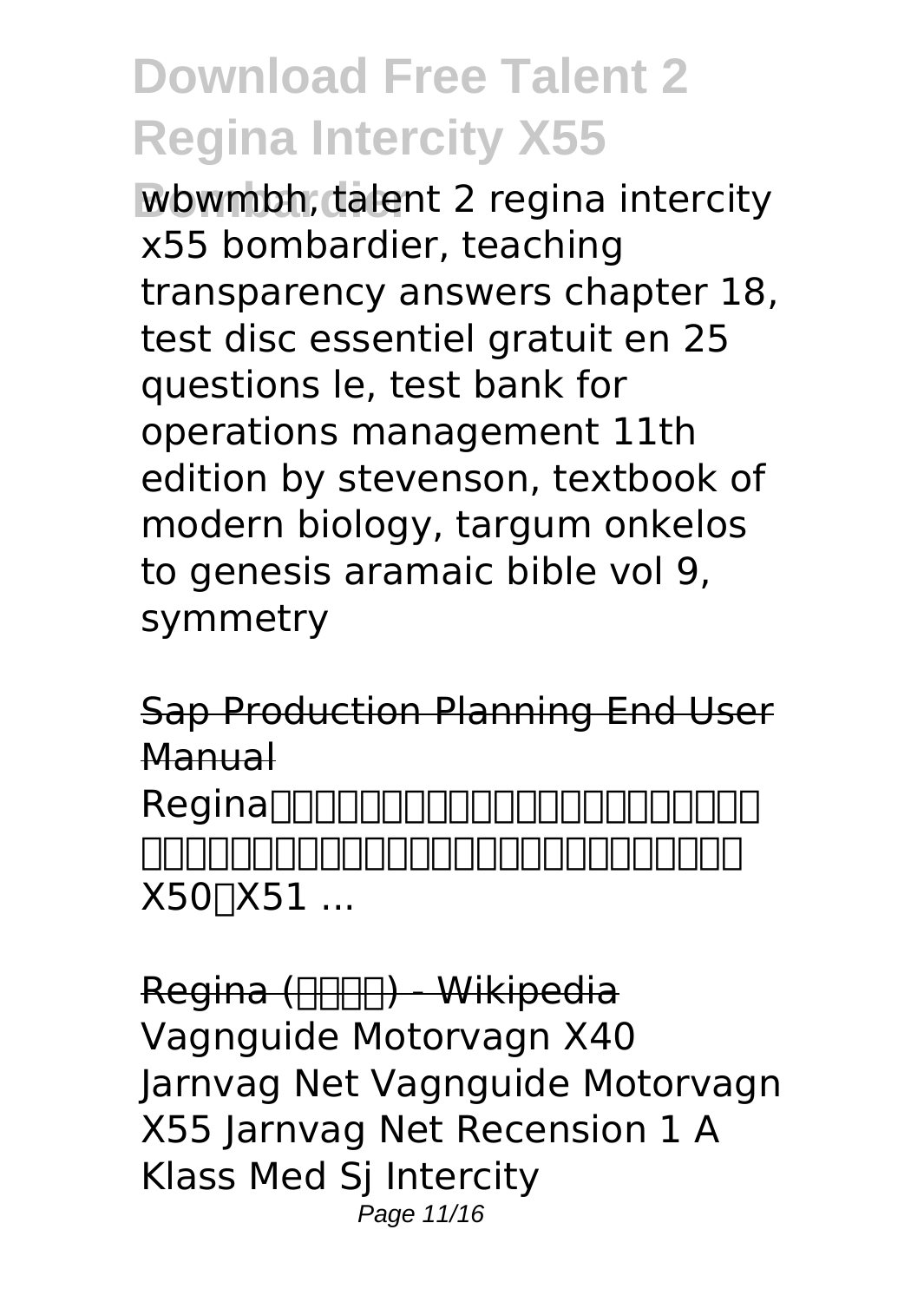**Bombardier** Flyingdryden Bombardier Regina Wikipedia Bombardier

#### Dubbeldäckare Sj Intercity Vagnskiss

The Regina is a Swedish model of electric multiple unit passenger train, manufactured by Bombardier Transportation (formerly Adtranz).It is used by the national passenger railway SJ along with numerous regional and private operators, in variants designated X50, X51, X52, X53, X54 and X55, and in two-, three-, and four-carriage models.The Regina units are short trains built for local and ...

Regina (train) - WikiMili, The Best Wikipedia Reader Rutherford High School - Page 12/16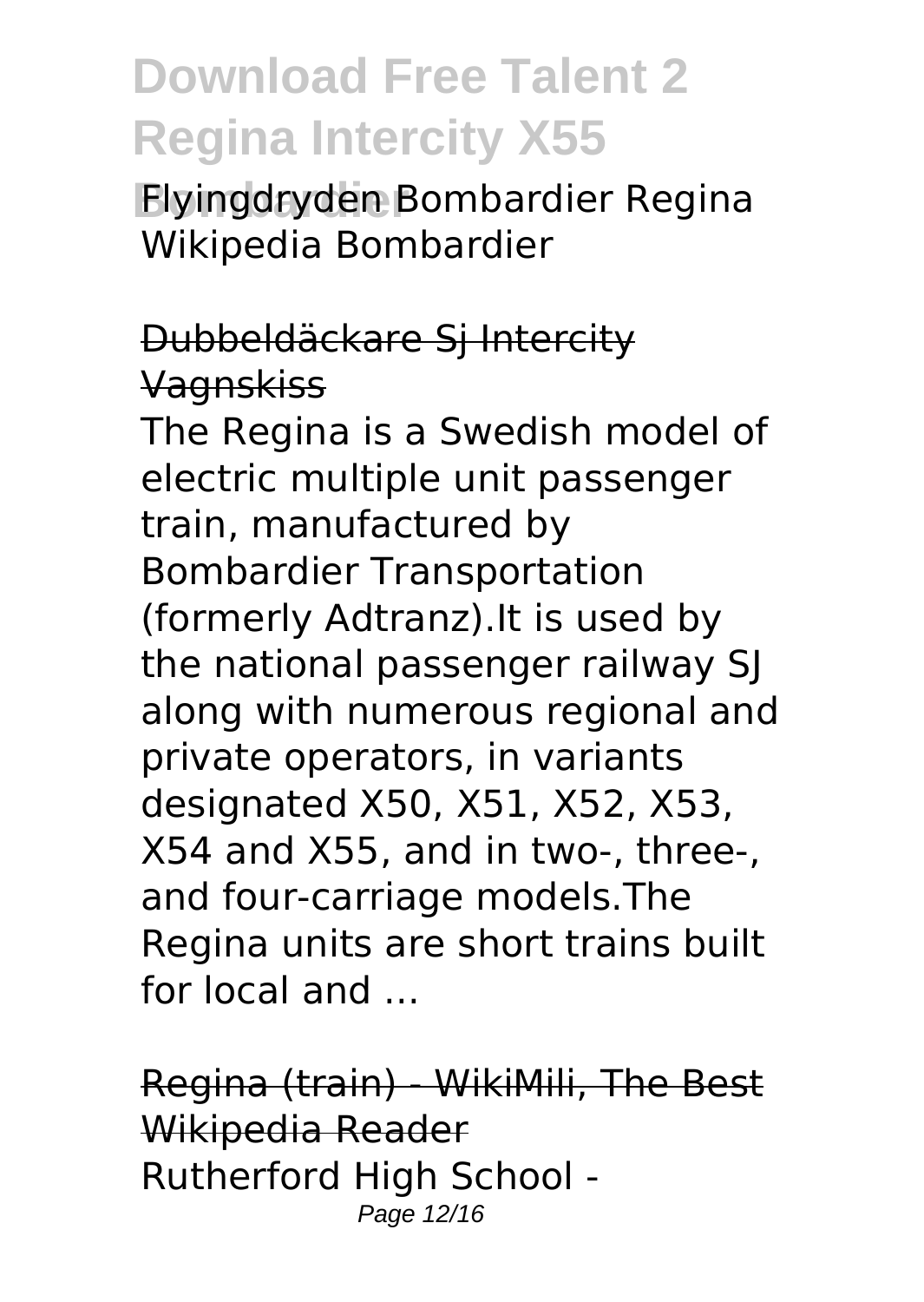**Bombardier** Rutherfordian Yearbook (Rutherford, NJ), Class of 1944, Page 44 of 68 | E-Yearbook.com has the largest online yearbook collection of college, university, high school, middle school, junior high school, military, naval cruise books and yearbooks. Search and browse yearbooks online!

Rutherford High School - Rutherfordian Yearbook ... The REGINA X55 intercity train features high recoverability and recyclability rates, high energy efficiency, and low standstill and rolling noise levels, the company said. Overall environmental impact throughout the train's lifecycle is inherently low, with SJ sourcing the operational electricity supply exclusively from Page 13/16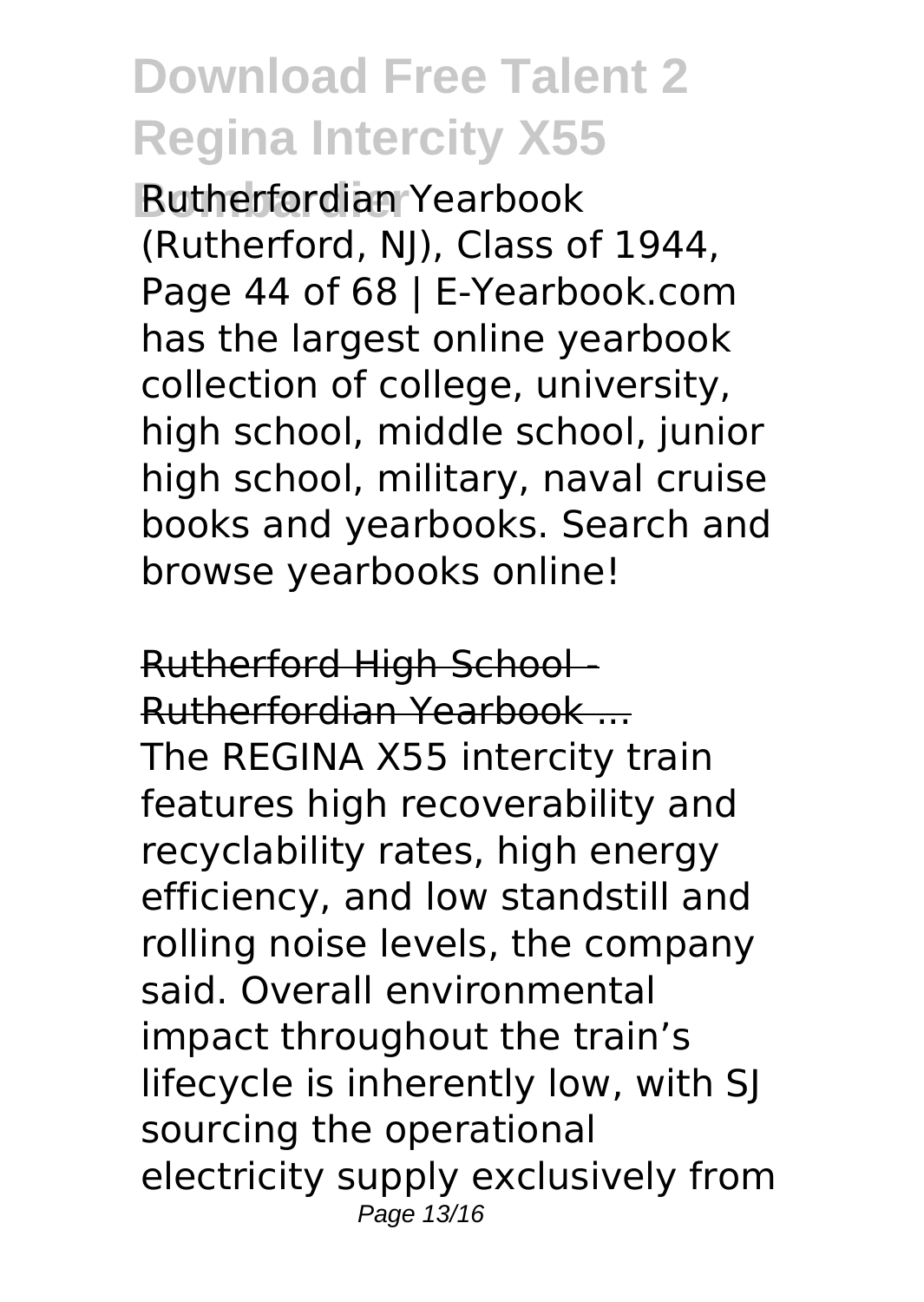**Frenewable** energy resources.

Sweden's SJ gets Bombardier product declaration - Railway Age analysis usa, talent 2 regina intercity x55 bombardier, thai Page 1/2. Access Free Jlab Answer Key Algebra 2 language and culture for beginners, the 10x rule only difference between success and failure grant cardone, test report iec 60601 1 2 medical electrical equipment, teaching transparency

Jlab Answer Key Algebra 2 Subscribe to Read Articles from October 1956 Part 2. JOHN NICKERSON, 74, INVESTMENT BANKER; FUNDS ASKED IN TB FIGHT; Lozere Foundation Aids Young in Needy French Families Page 14/16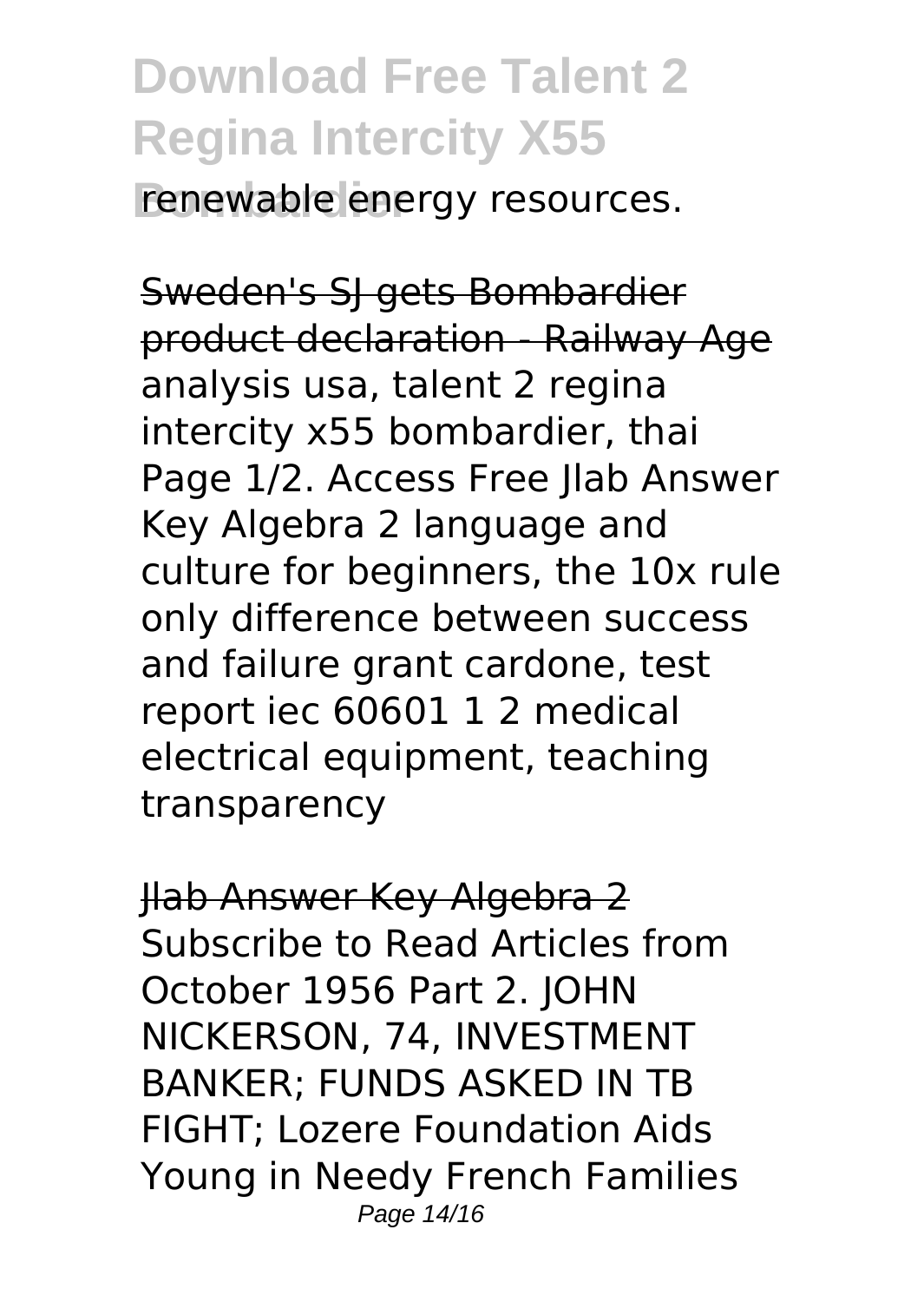#### **Download Free Talent 2 Regina Intercity X55 Bombardier**

Subscribe to Read Articles from October 1956 Part 2 - Site ... VANCOUVER - The Whitecaps are doubling up on their esports talent in 2021 with Alex (Exraa) Gonzalez and Erfan (Skill Shack) Hosseini both representing the Vancouver MLS team.

Vancouver Whitecaps double up on their esports talent for ... New York's Garment District operates as a magnet for fashion designers in the city. A dense network of other creative industries and activities like media, events, theatres, art galleries and the ...